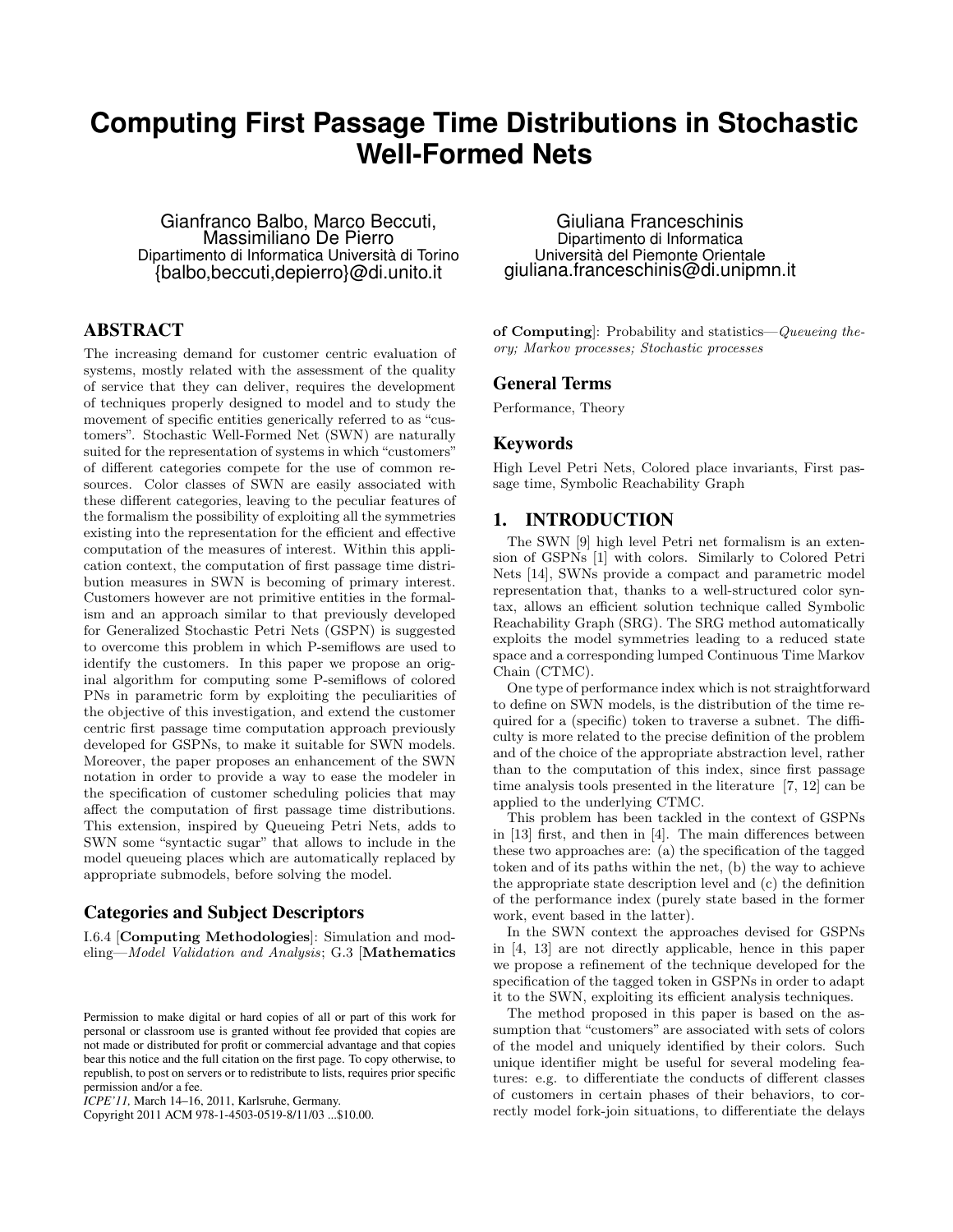based on the color of the involved tokens. The presence of a unique color identifier for each customer makes it possible to directly follow the behavior of a specific customer token for first passage time computation purposes without the need to "tag" it, however it might also quickly lead to a dramatic growth of the state space size. The SRG approach overcomes this last problem, automatically exploiting symmetries in the behavior of SWN models, and mitigates the state space explosion problem while still providing the ability to track one specific token (equivalent to the tagged token in GSPNs).

This new approach still consists of three steps, as that in [4], but it has been redefined to work with the SWN formalism. The three steps can be summarized as follows: (1) identification of a set of colored tokens (i.e. customers) circulating in the net, satisfying certain conservation properties and behavior similarities; (2) identification of a subnet, where the customers may pass through, so that the measure of interest can be defined as the distribution of time spent by a token of a certain color (a customer) at each passage through the subnet; (3) translation of this high level specification into a CTMC that exploits the aggregation properties deriving from the construction of the SRG, to which classical MC first passage time computation techniques can be applied.

Furthermore, in our approach SWNs are extended with some "syntactic sugar" in order to provide a way to ease the modeler in the specification of customer queueing policies which, as pointed out in literature [3], may affect the computation of the first passage time distribution in a substantial manner. This aspect is illustrated through some experiments.

The paper is organized as follows: Sec. 2 introduces the SWN formalisms intuitively through a model of an Emergency Department. Sec. 3 defines how the customers can be identified on an SWN model with the help of structural property considerations. Sec. 4 introduces the method proposed to specify the measures of interest at the net level; Sec. 5 shows how to efficiently compute these measures using the SRG to derive the underlying CTMC. Sec. 6 introduces our extension of the SWN formalism to ease the modeler in the specification of customer queueing policies. Sec. 7 presents some numerical results. Sec. 8 draws some conclusions and presents directions for future work.

#### 2. STOCHASTIC WELL-FORMED NETS

In this section the SWN formalism is described in an intuitive manner using the net in Fig. 1 and assuming that the reader has some basic knowledge of Petri Nets (PN) [1] and Colored Petri Nets (CPN) [14].

#### *Running example: a hospital model.*

We illustrate our approach through the analysis of patient waiting times in the model of a hospital Emergency Department (ED) shown in Fig 1, that has been developed using the description provided by [16]. In this model we classify the ED patients according to the following three categories: patients requiring resuscitation (high priority), patients with major illnesses or injuries (medium priority) and patients with minor illnesses or injuries (low priority).

Place Healthy contains all the healthy patients; while place Ill all the ill patients heading towards the hospital. An healthy patient that falls ill is represented by the firing of (an instance of) transition FallIll. When an ill patient reaches the hospital (place Assessment) its status is immediately evaluated (transitions HighPrio, MediumPrio and  $LowPrio$ ). If its priority is high then s/he is moved to the resuscitation room (place ResuscRoom) and waits for being stabilized: the stabilization process can start (transition BtoStabilize) iff there is at least one trauma team available (place TraumaTeam marked). A stabilized patient is moved to the monitored room (place MonitoredRoom) by the firing of transition EtoStabilize. In the same room all patients with medium priority are also admitted (transition *Medi* $umPrio$ ). A patient is constantly monitored until the results of his/her blood and X-ray exams become available (transitions  $EBloodExam$  and  $EX-Ray$ ; then s/he is treated or operated by a doctor according to the outcomes of his/her tests (transitions ToDoctorM and ToSurgery). Obviously the medical examination can start if there is at least one doctor available (place Doctors marked), while the surgical operation can start if there is at least one doctor and one operating room (place OperatingRoom marked) available. Instead, patients with minor illnesses or injuries have to wait in the waiting room (place WaitingRoom) until a doctor is available and no more patients with higher priority need to be treated or operated (inhibitor arc from place ReadyT to transition ToDoctorL).

Finally, transitions DischargeL, DischargeM and DischargeRec model the discharge of a patient from the hospital.

For the moment the reader can ignore the new graphical notation for place *WaitingRoom* (a circle with a vertical bar) and consider it as a normal place. In Sec. 6 the meaning of this different representation will be discussed in details.

#### *SWN informal definition.*

A formal definition of the SWN formalism can be found in [9]; what follows is an informal presentation. In an SWN, as in any colored net formalism, a *color domain*  $(cd())$  is associated with places and transitions. The color domain of a place defines the possible colors of the tokens that it contains, whereas the color domain of a transition defines its possible firing instances. The enabling conditions and the state change associated with each transition firing instance are specified through functions associated with arcs: given the color identifying an instance of the transition connected to the arc, the function provides the (multi)set of colored tokens that will be added to or removed from the place connected to the arc. The initial marking assigns a multi-set of colored tokens to each place.

Color domains in SWNs are expressed as Cartesian products of *color classes* (and  $\mathcal{C} = \{C_1, \ldots, C_n\}$  is the set of all classes), which may be seen as primitive domains and may be partitioned into *static subclasses*<sup>1</sup>. The colors of a class represent entities of the same nature (e.g. patients in an hospital) whereas the colors inside a static subclass have also the same potential behavior (e.g. patients with major illness); the actual behavior depends also on the distribution of tokens of the same subclass in the initial marking.

In the net of Fig. 1 there is a single color class  $P$ , modeling patients, partitioned into three static subclasses  $P =$  $P_H \cup P_M \cup P_L$ : each static subclass identifies a different level of urgency of treatment (and hence of priority) of the

<sup>&</sup>lt;sup>1</sup>In the special case where it is not necessary to partition a color class into static subclasses we use the same name for the color class and its unique static subclass.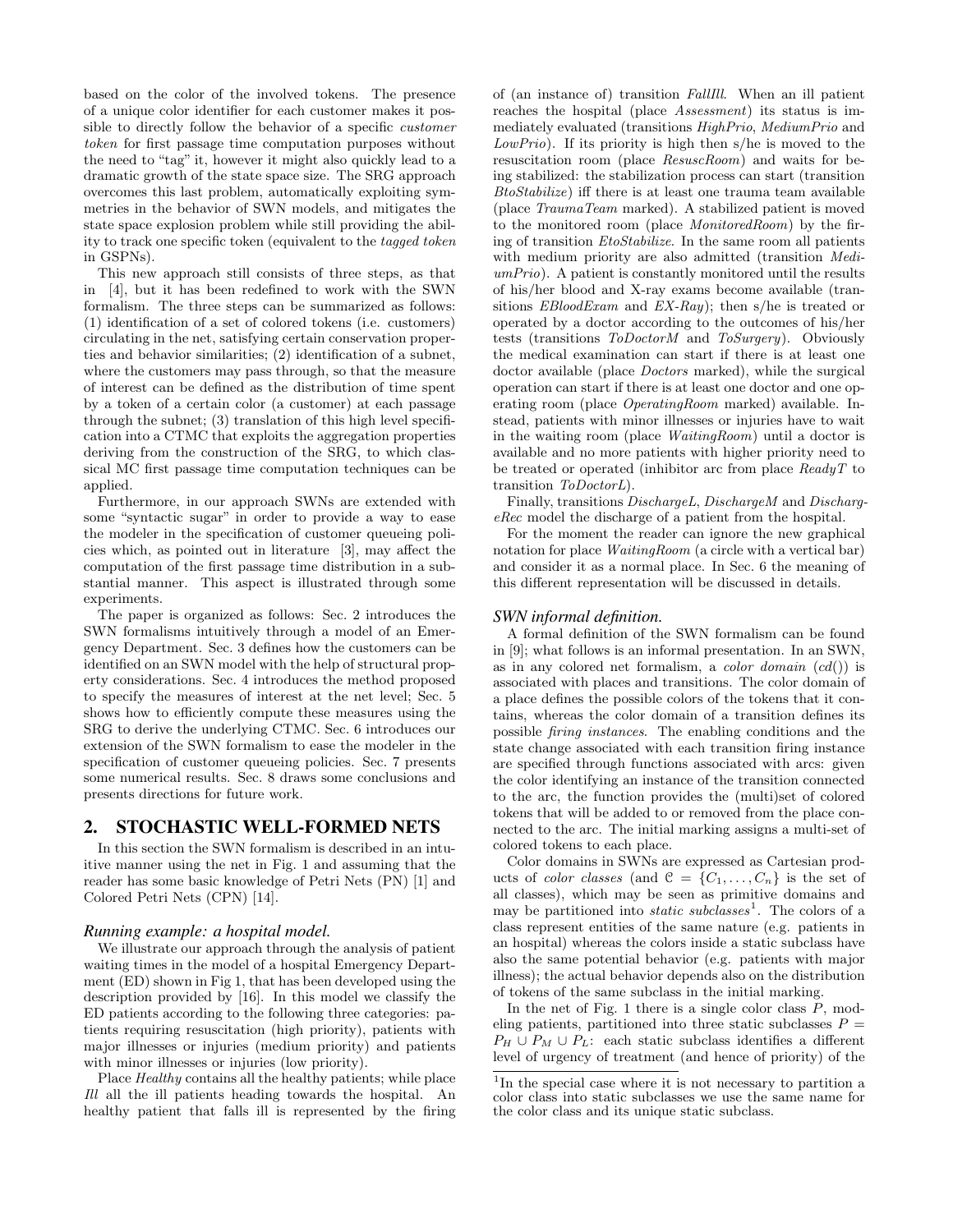

Figure 1: SWN model of patients flow in a hospital Emergency Department.

corresponding patients. The color domains of the places in this net are either P or  $\varepsilon$  the neutral domain consisting of a single color (i.e. the black tokens of ordinary nets). For instance, the color domain of place  $TrammaTeam$  is  $\varepsilon$ , while that of place Healthy is P.

If we are also interested in distinguishing between high specialized physicians and not specialized ones, then we have to introduce a new color class D partitioned into two static subclasses  $D<sub>S</sub>$  (i.e. specialized doctors) and  $D<sub>G</sub>$  (i.e. generic doctors) and to update consistently the color domain of the net places. In particular, the color domain of place Doctors becomes D, while that of TreatedByDocL, TreatedByDocH, *WSurgery* and *USurgery* becomes  $P \times D$ .

The transition color domains, are defined through a list of typed variables, whose types are selected within the color classes (for brevity, a transition color domain may be denoted with the Cartesian product of the variable types, in some conventional order). The variables of a transition appear in the functions annotating its arcs and can be interpreted as function parameters; a transition instance binds each parameter to a specific color of proper type (sometimes denoted with the tuple of the colors assigned to the variables in some conventional order, for brevity). Restrictions can be defined on the allowed instances of a transition by means of a guard which is a Boolean expression defined on the transition color domain expressed through a standard predicate. The terms of a standard predicate are basic predicates, which allow to compare colors assigned to variables of the same type (denoted  $x = y$ ), or to test whether a color element belongs to a given static subclass (denoted  $d(x) = C_{i,j}$ ), or to compare the static subclasses of the colors assigned to two variables of the same type (denoted  $d(x) = d(y)$ ). For instance, the color domain of transitions HospitalArrival and HighPrio is defined as  $x : P$ ; the guard  $d(x) = P_H$  means that the transition instances to be considered are only those binding variable  $x$  to a color in  $P<sub>H</sub>$ . If physician types were also included in the model then we could specify a guard  $(d(y) = D<sub>S</sub>)$  for transition  $ToSurgery$  assuring that only specialized physician can operate a patient.

Arc functions are expressed by properly combining a set of predefined basic functions, whose domains and codomains are color classes. The allowed basic functions are the projection, the diffusion/synchronization, and the successor function<sup>2</sup> (only for ordered color classes); a linear combination of basic functions is also a basic function. The most recurrent type of basic function is the projection, which selects one item out of a tuple corresponding to a transition instance and is denoted with a variable name (e.g.,  $x$ ). In the net of Fig. 1, only two functions are used: the projection  $(x)$  and the synchronization  $(S_C,$  which is a constant function evaluating to the whole set of colors in class  $C$ ). For instance, projection function  $\langle x \rangle$  appearing on the arc connecting place Ill and transition HospitalArrival selects, from a given instance of the transition, the color element (of class  $P$ ) bound to variable  $x$  meaning that a given instance of *HospitalArrival* characterized by the binding  $x = c$ (denoted for brevity  $\langle HospitalArrival : c \rangle$ ) is enabled iff a token of color  $c$  is presented in place  $Ill$  (the token will be consumed when firing that transition instance). A key property of the SWN syntax is that the color dependence of the possible behaviors represented in a model is limited by the types of arc functions and transition guards. This means that it is only possible to specify different behaviors for colors belonging to different static subclasses, or based on the equality or diversity of color elements involved in a given transition instance (e.g. synchronization of tokens with the same color - independently of the specific color). This is essentially the "symmetry" property that can be exploited in the analysis, and that will be used in the next sections.

The specification of the stochastic behavior is given by associating (integer) priorities and (real) weights with the transitions. Transitions with priority zero, called timed transitions, fire after a random delay, with a negative exponential distribution; transitions with priority  $\pi$  greater than zero are called immediate transitions and fire in zero time. The weight of a timed transition is interpreted as the rate of the corresponding distribution, while that of an immediate transition allows to compute a probability distribution, to be used when the transition firing involves some conflict res-

 $2$ <sup>2</sup>The GreatSPN tool provides also the predecessor function which is not in the original SWN definition.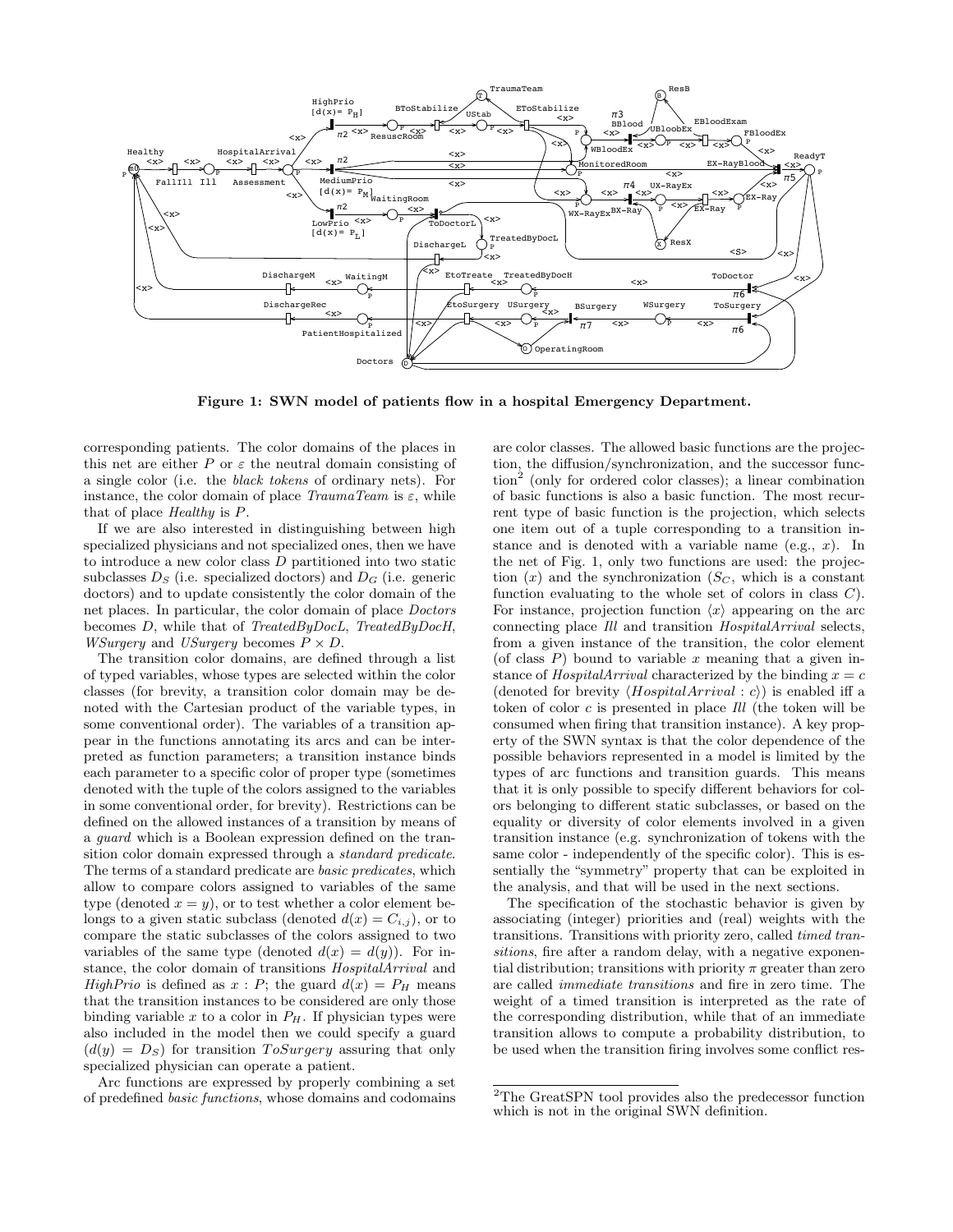olution. Transition weights can depend on the color instance of a transition only in a limited (symmetric) manner.

Modeling complex systems with SWNs is more convenient than modeling them with GSPNs because of their compactness and readability as well as for their significantly higher degree of parametrization that can be exploited at the analysis level. Indeed, the constraints on the syntax of SWNs allow the automatic exploitation of the behavioral symmetries of the model and provide the possibility of performing the state-space based analysis on the more compact SRG. The SRG construction relies on the symbolic marking concept, namely a compact representation for a set of equivalent ordinary markings. A symbolic marking is a symbolic representation, where the actual color of tokens is abstracted away, but the ability to distinguish tokens with different colors and to establish their static subclass is retained. Tokens appearing in the same set of places with the same multiplicity and belonging to the same static subclass are grouped into socalled dynamic subclasses. An example of symbolic marking for the SWN Hospital model in Fig. 1 with  $|P_H| = |P_M| = 2$ and  $|P_L| = 5$  is  $\hat{m} = \text{Ell}(1\langle Z_L^2 \rangle)$  Healthy $(1\langle Z_H^1 \rangle 1\langle Z_M^1 \rangle 1\langle Z_L^1 \rangle)$  $TrammaTeam(1)ResB(2)ResX(2)Doctors(2), |Z_H^1| = 2, |Z_M^1| =$ 2,  $|Z_L^1| = 4$ ,  $|Z_L^2| = 1$  where all the patients of type  $P_H$ are grouped into the dynamic subclass  $Z_H^1$ , all the patients of type  $P_M$  into  $Z_M^1$  and all the patients of type  $P_L$  into dynamic subclasses  $Z_L^1$  and  $Z_L^2$  with cardinalities 1 and 4, respectively. This symbolic marking represents 5 ordinary markings where only one patient of type  $P_L$  is ill, while all the other patients are healthy and one trauma team, two blood exam teams, two X-ray exam teams and two doctors are available.

Starting from an initial symbolic marking, the SRG can be constructed automatically using a symbolic firing rule. Observe that in this work we consider only initial symbolic markings where all the colors belonging to the same static subclasses are in the same places with the same multiplicity: hence it is possible to specify the initial symbolic marking as the Cartesian product of static subclasses. For instance, the symbolic marking  $\hat{m_0} =$ Healthy  $(1\langle Z_H^1\rangle1\langle Z_M^1\rangle1\langle Z_L^1\rangle)$  Trauma-Team (1)  $ResB(2)ResX(2)Doctors(2)$ ,  $|Z_H^1| = 2$ ,  $|Z_M^1| = 2$  $|Z_L^1| = 5$  satisfies this condition.

Most qualitative properties of the model can be analyzed on the SRG, moreover a lumped MC can be automatically obtained from the SRG, to compute the same class of performance indices that might be computed on the Reachability Graph.

Some analysis algorithms supporting the verification of qualitative as well as quantitative properties, may require to translate the SWN model into an equivalent GSPN. This is always possible by means of an unfolding procedure, which consists in replicating places and transitions as many times as the cardinalities of the corresponding color domains; the replicas (called instances) are denoted  $\langle p: c \rangle$  and  $\langle t: ..., x_i =$  $c_i, \ldots$ ) (considering only transition instances that satisfy the transition guard); moreover, if an arc connecting  $t$  and  $p$ exists and is annotated with function f, then  $\forall c' \in f(c)$  an arc connecting  $\langle p : c' \rangle$  and  $\langle t : c \rangle$  appears in the unfolding with weight  $f(c)(c')$  (multiplicity of c' in multiset  $f(c)$ ).

An example of structural analysis results which might be of interest in this context is the set of minimal p-semiflows, which are useful to establish marking invariance properties of a PN model, from which it is possible to deduce, e.g., the model boundedness or mutual exclusion between place markings or transition enabling. A p-semiflow is a function associating a non negative integer weight with each place of the model. The weighted sum of tokens in places is invariant in any marking reachable from the initial one, for this reason often the term place invariant (or p-invariant) is used to refer both to the p-semiflow, and to the marking invariant properties it implies. In the context of this paper we are interested in p-semiflows computed on the unfolding of a SWN model; the following formal sum notation is used to express such p-semiflows:

$$
\sum_{i,d \in cd(p_i)} \lambda_{i,d}.\langle p_i : d \rangle \tag{1}
$$

where  $\lambda_{i,d}$  are the non negative integer weights.

Algorithms exist to compute a generating family of minimal p-semiflows from the structure of a PN. The computation of similar properties for colored PNs (in particular for SWN) in parametric and symbolic form instead is not feasible in general, except for certain subclasses of models [11].

In this paper we introduce a new method to compute a particular kind of place invariants. Such invariants may be deduced from the p-semiflows of the unfolded net expressed by formula (1), however the proposed method computes them directly without explicitly deriving the p-semiflows of the unfolded model.



Figure 2: An example of unfolding.

Let us introduce an example of p-semiflow and place invariant on the simple net of Fig. 2. The SWN in Fig. 2.(a) has a single transition t with color domain  $x : C, y : D, z : D$ . Let us assume  $C = \{a, b\}$  and  $D = \{1, 2, 3\}$ . The unfolding of this SWN model yields two disconnected subnets: one of them is depicted in Fig. 2.(b), and refers to place and transition instances characterized by C element a. The second is equal up to substitution of all occurrences of  $a$  with  $b$ . Two minimal (and similar) p-semiflows cover the unfolded net: the first one is  $\langle P_1 : a, 1 \rangle + \langle P_1 : a, 2 \rangle + \langle P_1 : a, 3 \rangle + \langle P_2 : a, 3 \rangle + \langle P_1 : a, 3 \rangle + \langle P_2 : a, 3 \rangle + \langle P_1 : a, 3 \rangle + \langle P_2 : a, 3 \rangle + \langle P_1 : a, 3 \rangle + \langle P_2 : a, 3 \rangle + \langle P_1 : a, 3 \rangle + \langle P_2 : a, 3 \rangle + \langle P_2 : a, 3 \rangle + \langle P_2 : a, 3 \rangle + \langle P_2 : a, 3 \rangle + \langle P_2 : a,$  $a, 1\rangle + \langle P2 : a, 2\rangle + \langle P2 : a, 3\rangle$  and covers all the place instances characterized by color a in the element corresponding to color class  $C$ ; the second is equal up to a substitution of all occurrences of a with b.

The place (marking) invariant for the SWN that can be deduced from the first p-semiflow related with color a in C may be informally expressed as follows: the number of tokens (in  $P1$  and  $P2$ ) that have color component  $a$  is invariant in each marking reachable from the initial marking. The invariant implied by the second semiflow is similar, but refers to tokens that have color component b.

It would be convenient to define a compact and parametric expression for such "colored" invariants, which could be obtained by performing a "projection" of place color domains (and hence of the place markings) on their C component (assuming that there is only one occurrence of C in their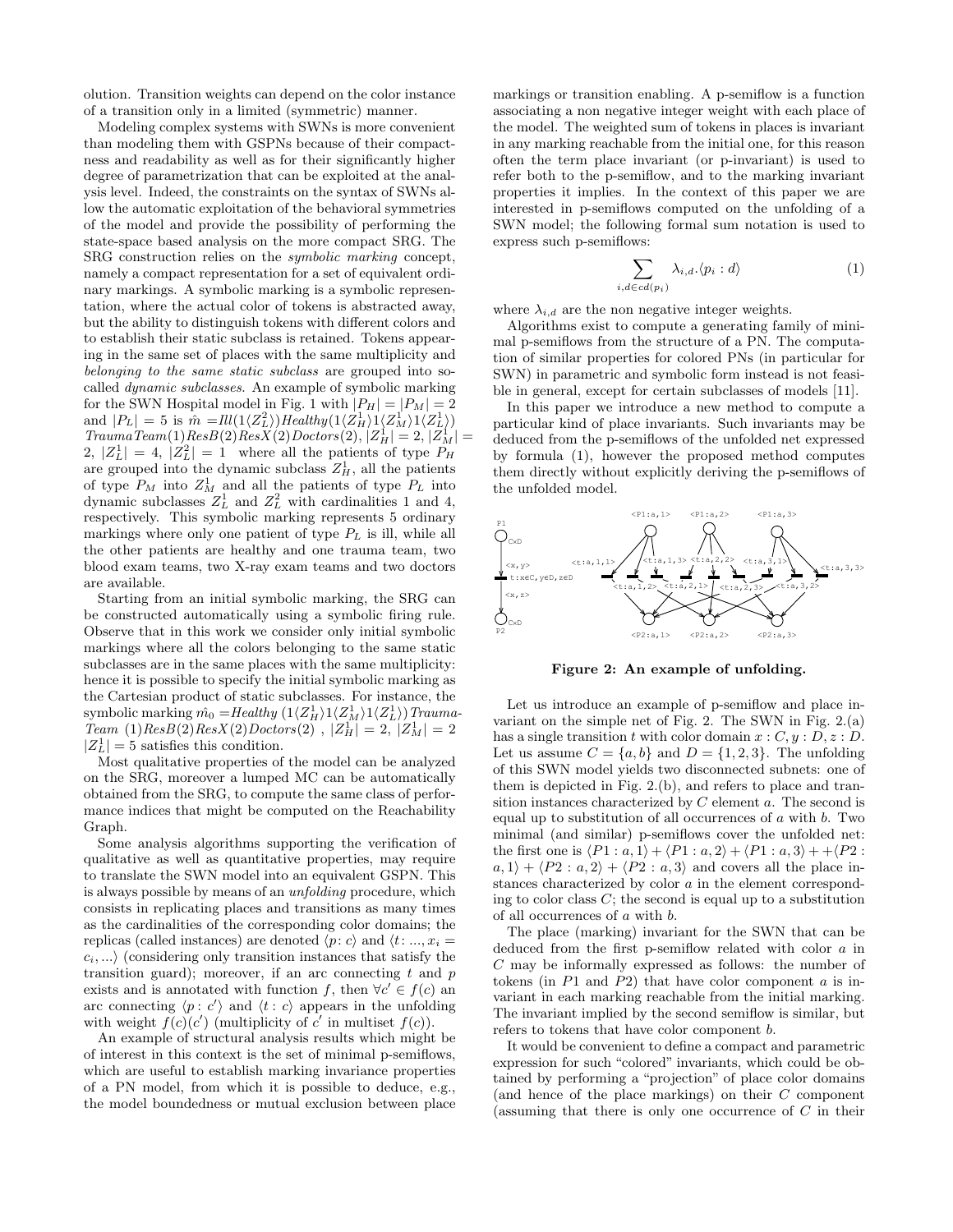color domains). For instance, the invariance property on tokens with color component a and b stated above could be expressed as follows:

 $\forall c \in C, \forall m \in RS : \Psi_C(m(P1))(c) + \Psi_C(m(P2))(c) = K$ 

where RS is the set of markings reachable from  $m_0$ , and  $\Psi_C : Bag(cd(p)) \rightarrow Bag(C)$  denotes the projection of the marking of place p on color class C, appearing once in  $cd(p)$ .

## 3. MODELING CUSTOMERS IN SWN

The definition of passage time measures is often associated with the abstract notion of customers using resources or requiring service in shared service centers. While customers are a natural notion in Queueing Networks (QNs) they are not such in PN formalisms. One possibility is to interpret some set of tokens in a PN model as the set of customers circulating in the modeled system, however this makes sense only if some constraints are satisfied by the model. Firing a PN transition corresponds to consuming tokens from its input places and producing tokens in its output places: in general the consumed and produced tokens are not related; in other words a transition does not move tokens from input to output places. However, as already pointed out in [4], a relation between consumed and produced tokens may be derived by a proper interpretation of the model elements: this interpretation allows to model customers as tokens.

In the context of SWNs, in order to establish a relationship among tokens consumed and produced by transitions, we make the following two assumptions:

- 1. Customers are mapped on the different colors of a given static color subclass. If  $\Gamma = {\gamma_1, \gamma_2, \ldots, \gamma_n}$  is the set of customers that we want to represent, a color class  $C_i$  is specified in the SWN model so that a bijective assignment exists among the element of the set  $\Gamma$  and the colors in a static subclass  $C_{i,j}$  of this  $C_i$ . Hereafter in the discussion this static subclass will be named  $CLIENTS$ , when we want to distinguish it from the other classes. if  $CLIENTS = {c_1, c_2, c_3}$  then in the model there will be three customers respectively identified by colors  $c_1, c_2$  and  $c_3$ . Some constraints are imposed on it: the model must behave homogeneously w.r.t. all elements of CLIENTS, which is guaranteed by the SWN syntax if it is defined as a static color class; moreover class  $C_i$  including CLIENTS, cannot occur more than once in the color domain of the places and transitions.
- 2. Tokens of the same color consumed and produced by a transition are related: if a transition firing consumes from place  $p_i$  a token with color component  $c_1$  and produces in place  $p_i$  a token with color component  $c_1$ then we assume that the firing of such a transition corresponds to moving customer  $c_1$  from place  $p_i$  to place  $p_i$ . Moreover, we assume that a transition cannot generate tokens with color component  $c_i$  if it has not consumed tokens with this component: the interpretation being that the transitions may change the state of a customer, but it may not make a customer disappear, or create one customer out of the blue.

At this point of the discussion two remarks are due:

yielding colored tokens with complex color schemes where several color classes appear in the domain: for example a model can represent with a token colored  $\langle c_i, r_j \rangle$ , with  $c_i \in$ CLIENTS and  $r_i \in RES$ , a customer  $c_i$  that acquired a resource  $r_i$ . In this case we talk about the *color component*  $c_i$  of a colored token. Sometimes, for the sake of clarity and to simplify the discussion, referring to tokens related to customers we may omit this fact, focusing just on the component related to the CLIENTS class and say that "a token has color c" meaning that "the token has a component of color  $c$ ";

• the second concerns the number of tokens of the same color that can be present in a marking of a SWN. For instance, let us consider a model where the customers  $\{\gamma_1, \gamma_2, \ldots, \gamma_n\}$  are processes that at some point in time fork into several threads which successively join. A SWN will describe such fork and join structure specifying the process identities with colors in  $CLIENTS = \{c_1, c_2, \ldots, c_n\}$  and modeling, during the system evolution, the several threads of generic process  $\gamma_i$ with several tokens having color component  $c_i$ . Thus in some system state after the fork takes place there will be several tokens carrying the identity of customer  $c_i$  in several places, according to the progression of the threads. After the join operation all the tokens having color  $c_i$  will synchronize and only one such token will remain. This simple example shows that in general there can be several places containing tokens with color component  $c_i$ : their marking represents the state of  $\gamma_i$ .

As it happens in the fork and join example, it is possible in general to observe that at any instant (at any system state) a place invariant is satisfied by the colored tokens representing a customer  $\gamma_i$ . Such invariant states a conservation of the tokens representing the customers<sup>3</sup>.

The property of conservation of the tokens related to the customers can be studied at structural level computing the p-semiflows of a particular net which can be derived from the original one. Moreover, the information on p-semiflows of the derived net also provides a mean to identify the portion of SWN visited by a customer during its evolution.

For the purpose of this paper we restrict our analysis to SWNs in which the place invariants derived for the customers satisfy the following law: if in the initial marking exactly one token in the places of the invariant has color component  $c_i$  (for any i), then in any reached marking there exists exactly one token with color component  $c_i$  in the same places. This law is satisfied if the weights of the p-semiflows of the derived net are either 0 or 1. Such requirement simplifies the specification of the passage time measure because the local state of the generic customer  $\gamma_i$  is uniquely identified by the position (the place) of the related colored token  $c_i$  in the places of the invariant.

Hereafter, we use the notation  $\langle s : d \rangle$ , where  $s \in P$  or  $s \in T$ , to indicate color instance d of a transition or place s with  $d \in cd(s)$ .

#### 3.1 P-semiflows involving the customers

As mentioned earlier, the computation of a generative family of p-semiflows of SWN models in parametric form is not feasible in general; on the other hand, the complexity of

<sup>•</sup> the first concerns the fact that during the evolution of a SWN from its initial marking, colors are often combined

 $^3{\rm The}$  conservation property is not strictly necessary in general for the computation of the first passage time, but the approach proposed in this paper only considers models where customers are conserved.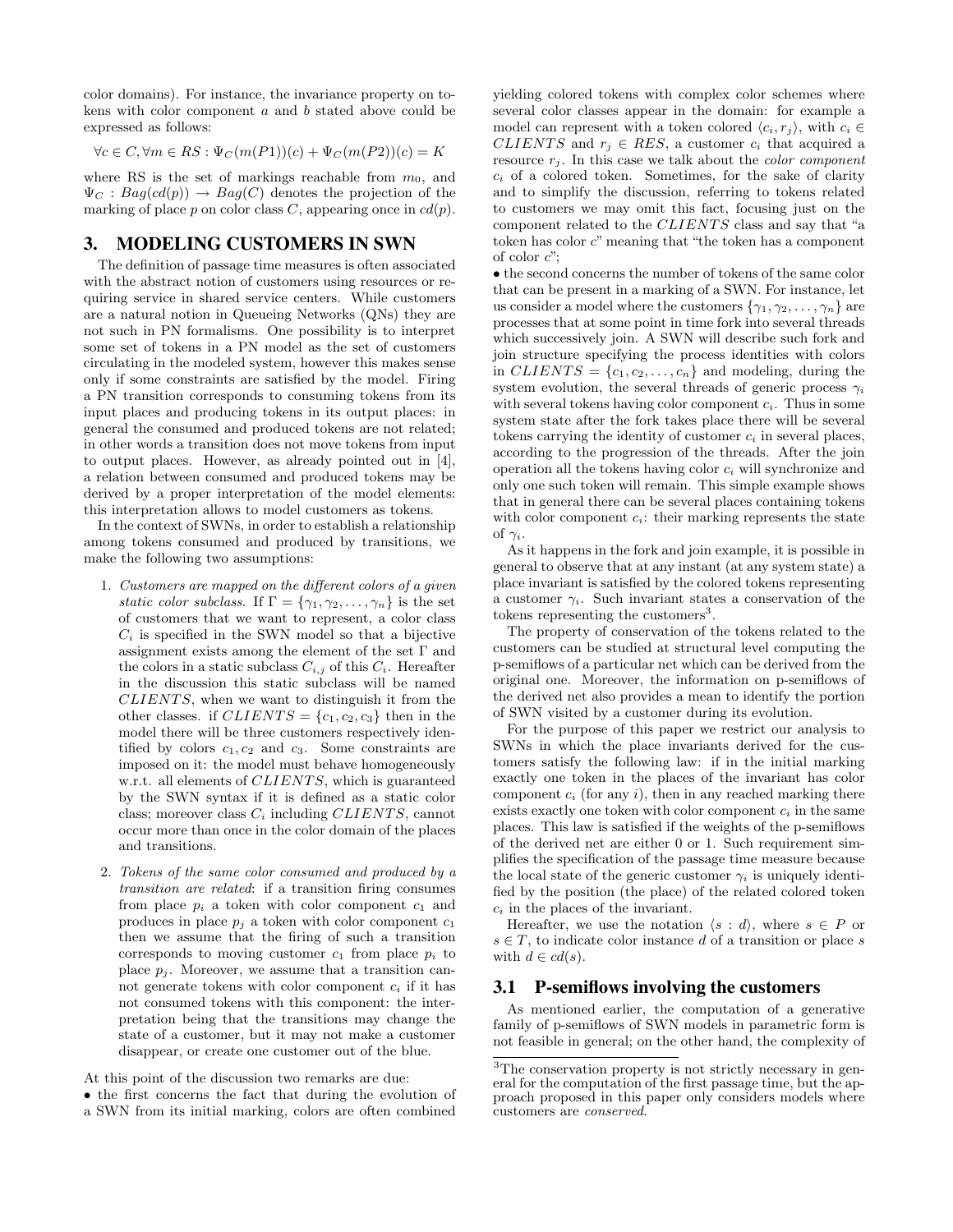computing it on the unfolded model could be too high, and provide an unmanageable result. However, for our purposes we need not to compute a generative family of minimal psemiflows, instead we are interested only in those semiflows involving place instances having a specific color and satisfying some additional restrictions: these places, together with the connected transitions, identify the path that a given customer may follow. Any p-semiflow covering place instances not including that specific color is not interesting in this context.

The computation of p-semiflows useful for our kind of analysis can be effectively performed by deriving a GSPN from the SWN, by means of an operation of projection and partial unfolding. Intuitively, the projection selects a portion of the SWN unfolding by focusing on an arbitrary customer, say  $c$ , belonging to  $CLIENTS$ . The resulting net, which is no longer colored, comprises the paths (i.e. the submodel) that a customer  $c$  may potentially follow in the SWN. Let us introduce such projection operation formally; the notation used hereafter is summarized in Table 1.

Let N be a SWN. Let  $C_{i,j}$  be a static subclass satisfying the constraints made on CLIENTS and  $c \in C_{i,j}$ . Then  $\mathcal{N}' = \Pi(\mathcal{N}, c)$ , the projection of  $\mathcal N$  on color c, is a GSPN obtained as described next.

Let call  $\Pi$  the projection operator. The projection is defined in order to contain representatives of all the instances of those transitions and of those places of the SWN that are related with tokens having color component c. If a transition instance of  $N$  consumes or produces<sup>4</sup> a token with color component  $c$ , then it is *represented* in  $N'$  by a corresponding transition; moreover, the projection operation exploits the structural symmetries encoded in the definition of the functions that label the arcs of a SWN in order to reduce the size of the resulting net, in fact more transition instances can be represented by a single transition in the projection. The formal definition of the sets of places and transitions  $P'$ and T' and of the arc functions  $W^{i*}$  of  $\mathcal{N}'$  is the following:

Definition of set  $P'$ :  $P' = \{ \langle p : c \rangle : p \in P, e_i(p) \neq 0 \}.$ In words, the set P' contains one place, labelled  $\langle p : c \rangle$ , for each colored place  $p$  of the SWN that has  $C_i$  in the color domain.

Definition of set T' and arc function W': Let  $t \in T$ . In order to simplify the notation let us rearrange the Cartesian product expression for the color domain of t such that the class  $C_i$  appears in the first position, that is  $cd(t) = C_i \times D$ (for simplicity we consider only one class  $D$  besides  $C_i$  in the Cartesian product, but it could be safely replaced with a Cartesian product of color classes, all different from  $C_i$ ). Let c' be an arbitrarily fixed color in  $C_i \backslash \{c\}$ . Let us consider colors  $\langle c, d \rangle$  and  $\langle c', d' \rangle$  where  $d \in D$ ,  $d' \in D$ . Let  $a =$  $|W^*(t,p)(\langle c, d \rangle)|_c$  and  $b = |W^*(t,p)(\langle c', d' \rangle)|_c \ \forall d, d' \in D$ (see Tab. 1 for the definition of  $|{\bf A}|_c$ ); due to the SWN definition and since we restrict to arc functions without guards,  $a$  and  $b$  respectively depend from  $c$  and  $c'$  only and not from  $d$  and  $d'$ .

If t is such that it is connected to a place p with  $C_i$  in the color domain, then  $T'$  and  $W'$ <sup>\*</sup> are defined as follows.  $\forall p \in P : e_i(p) \neq 0, \forall t \in T : W^*(t, p) \neq \emptyset$ :

1. if  $e_i(t) \neq 0$ 

• if  $a \neq 0$  and  $\exists d \in D : \mathcal{G}(t)(\langle c, d \rangle) = true$  then

$$
\langle t : c \rangle \in T' \text{ and } W'^{*}(\langle t : c \rangle, \langle p : c \rangle) = a
$$
  
if  $b \neq 0$  and  $\exists d \in D : \mathcal{G}(t)(\langle c', d \rangle) = true$  then  
 $\langle t : c' \rangle \in T'$  and  $W'^{*}(\langle t : c' \rangle, \langle p : c \rangle) = b$ 

2. if 
$$
e_i(t) = 0
$$

• 
$$
\langle t : \bullet \rangle \in T'
$$
\n $W'^*(\langle t : \bullet \rangle, \langle p : c \rangle) = |W(t, p)(d)|_c$  where  $d \in cd(t)$  and  $\bullet$  represents a neutral color.

The net resulting from the projection is a GSPN, which represents the portion of the SWN unfolding where the tokens representing  $c$  may circulate. Any p-semiflow involving places of this net induces a place invariant for c in the SWN. Moreover, since  $c$  is an arbitrary customer in  $CLIENTS$ , a parametric colored p-semiflow could be derived directly.



Figure 3: A portion of the hospital model projected on color  $c \in P_H$ .

#### *Examples*

The remainder of this section illustrates the application of the projection operator on four examples.

The first example shows the operator applied to a portion of the hospital model introduced in Sec. 2. Consider the subnet illustrated in Fig. 3.(a). The projection is done onto an arbitrary fixed color c belonging to static subclass  $P_H$ , which hence is the  $CLIENTS$  class used in the discussion before. The result is depicted in Fig. 3.(b). Let us illustrate the derivation in detail. In the subnet that we are considering, all places have color domain P. Thus the result of the projection will be a model (Fig. 3.(b)) in which all the places contain an instance of color c. All the arc functions have the same form  $\langle x \rangle$ : when applied to an arbitrary color  $d \in P$ , they return the multiset  $\langle d \rangle$  which is one token with a single color component equal to d. Considering the transition HospitalArrival only the instance  $\langle HospitalArrival : c \rangle$ is represented in the projection (rule 1 of the Π operator and case  $a \neq 0$ . Of the many colored transitions that HighPrio represents in the SWN, only the instance  $\langle HighPrior : c \rangle$  is considered in the projection; in fact, applying rule 1, case  $b = 0$  of  $\Pi$ , we observe that for each  $c' \in P \setminus \{c\}$ , instance  $\langle High Prio : c' \rangle$  consumes from place Assessment the multiset  $\langle c' \rangle$  which is obviously irrelevant for our purposes since it

<sup>4</sup> Inhibitor conditions are not considered because they do not affect the p-semiflow computation.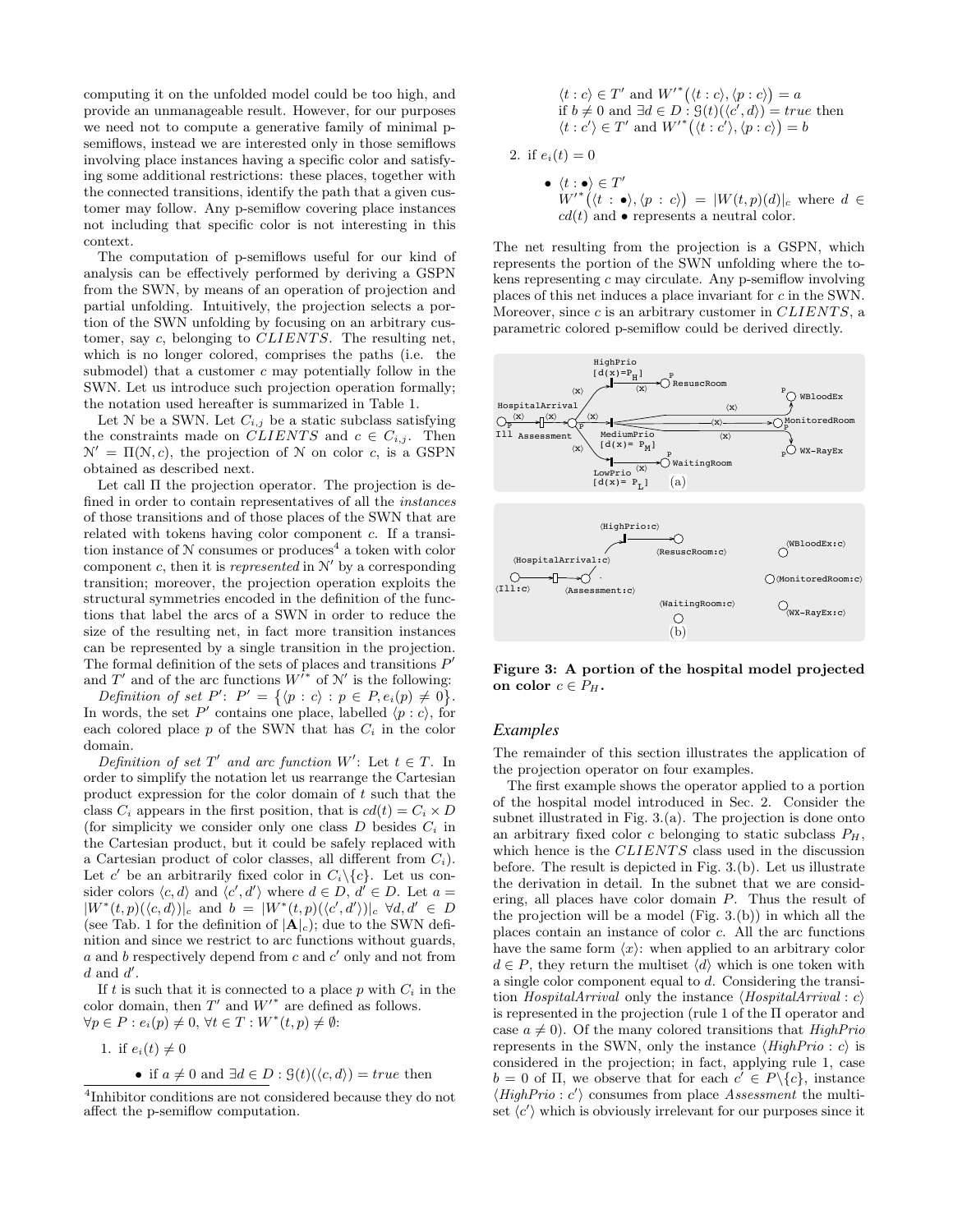| cd(s)                                             | is a function which assigns to each $s \in T \cup P$ a color domain such that $cd(s)$ =                                |  |  |
|---------------------------------------------------|------------------------------------------------------------------------------------------------------------------------|--|--|
|                                                   | $C_1^{e_1(s)} \times C_2^{e_2(s)} \times \dots \times C_n^{e_n(s)}$ , where the superscript $e_i(s)$ is defined below. |  |  |
| $e_i(s)$                                          | returns a value $\in \mathbb{N}$ which denotes the number of occurrences of $C_i$ in $cd(s)$ .                         |  |  |
| $\overline{\mathcal{G}(t)}$                       | it is the guard function of transition t. The guard function applied to a color instance                               |  |  |
|                                                   | of t: $\mathcal{G}(t)(d) \in \{true, false\}, \ \forall d \in cd(t).$                                                  |  |  |
| $\langle \cdot, c, \cdot \rangle$                 | indicates any colored token containing the color $c$ among its components.                                             |  |  |
| where $A$<br>$ {\bf A} _c, c \in C_i$<br>$\in$    | is defined as the number of tuples in multiset <b>A</b> having color component $c \in C_i$ ; and                       |  |  |
| $Bag(C_1^{e_1}, \ldots, C_i, \ldots, C_n^{e_n}),$ | $Bag(C)$ denotes the set of all multisets that may be built on set C (a multiset is a                                  |  |  |
|                                                   | generalization of a set, that can contain several occurrences of the same element).                                    |  |  |
| $W^{+/-}$                                         | assigns to each pair $(t, p) \in T \times P$ a function $W^{+/-}(t, p) : cd(t) \to Bag[cd(p)]$ so that                 |  |  |
|                                                   | $W^{+/-}(t, p)$ maps each color of transition t into a multiset of tokens on place p and                               |  |  |
|                                                   | $W^{+/-}(t, p)(c)$ denotes the application of the function to color c of t. Notation $W^*$ is                          |  |  |
|                                                   | used to indicate both $W^+$ and $W^-$                                                                                  |  |  |

Table 1: A summary of the notation used in definition of projection operator.

does not involve the manipulation of tokens with color component c. For  $c \in P_H$ , (restriction due to the guard associated with transition  $HighPrio$ , the instance  $\langle HighPrio : c \rangle$ consumes from place Assessment the multiset  $\langle c \rangle$  that is composed exactly of one token with color component c. No instance of transition MediumPrio is represented in the projection because guard  $[d(x) = P_M](\langle c \rangle)$  is false when evaluated with respect to color  $c \in P_H$ ; moreover, for all c' satisfying the guard, and for all connected places  $b = |\langle x \rangle(c')|_c = 0$ (rule 1, of the projection definition). Similar arguments hold for LowPrio.

As a second example we show the application of the operator  $\Pi$  focusing on a single transition  $t$ . Consider the nets depicted in Fig. 4.(a) and 4.(b). In the SWN of Fig. 4.(a),  $t$ has color domain  $D \times C$ ; place P1 has color domain D while places  $P2$  and  $P3$  have color domain  $D \times C$ . The projection is performed on color  $c \in C$  (in this example C is a class including a unique static subclass). Place  $P1$  does not belong to the GSPN because it can not contain color c on which we are projecting the SWN. For the sake of clarity we depicted the deleted subnet with a dotted line in the projected net (GSPN of Fig. 4.(a)). The transition instance  $\langle t : \cdot, c \rangle$  (the dot means "any" color) in the SWN consumes from place P2 2 tokens whose second color component is c. This value is computed by analyzing the functions composing the arc function (when  $x = c$ ). With regard to P3,  $\langle t : \cdot, c \rangle$  does not produce any token whose second color component is c (when  $x = c$ , function  $S - x$  evaluates to the set of all colors in C except c). When we consider any arbitrary instance  $\langle t, \cdot, c' \rangle$ such that  $c' \neq c$ , the arc function  $\langle y, S + x \rangle$  evaluated in  $c'$  is a multiset that contains a single token whose second component has color c, hence arc  $P2 \to \langle t : c \rangle$  has multiplicity 1. Finally,  $\langle 2y + S, S - x \rangle$  when evaluated for  $\langle \cdot, c' \rangle$ has several tokens whose second component is  $c: S - x$  maps to  $C \setminus \{c'\}$  thus it contains one c;  $2y + S$  maps to  $2\langle \cdot \rangle + D$ , hence  $|2y + S| = |D| + 2$ .

Fig. 4.(b) shows the case where a colored transition  $t$  does not contain C in its color domain, but the function on the arcs connecting places  $p2$  and  $p3$ , includes a basic function which is a constant on class  $C(S)$  in the example). In this case only a single instance denoted  $\langle t : \bullet \rangle$  is included in the projection on c, and since  $|S|_c = 1$  the weights of the arcs from  $\langle p2, c \rangle$  and to  $\langle p3, c \rangle$  are both 1.

In the third example we consider a simple SWN, depicted in Fig. 5.(a), that shows an interesting case where a transition embeds several instances that route the tokens with



Figure 4: The projection on c: two examples.

color  $c$  in different manners. The color domain is  $C$  for all nodes. Let us verify if there exist some p-semiflows for colors in C and if they are valid for our analysis of first passage time. Fig.  $5.(b)$  shows the projection on color  $c$ . We observe that similar nets can be obtained for any of the other colors: all these nets are structurally identical. Thus what we say for customer  $c$  is actually valid for all customers (so that we obtain a result which is parametric). The computation of the p-semiflows of the SWN in Fig. 5.(a) that involve client c can be done using standard algorithms for GSPN onto the projected net of Fig. 5.(b). The net of Fig. 5.(b) has one minimal p-semiflow covering all places. Finally we show the



Figure 5: (a) An SWN; (b) its projection on  $c$ .

application of the method to the complete model of the hospital, analyzing customers modeled by static subclass  $P_H$ . First, we project the SWN onto an arbitrary color in  $P_H$ , obtaining the GSPN depicted in Fig. 6.(a). This GSPN has three minimal p-semiflows which have very similar support since they share a large set of places and are distinct only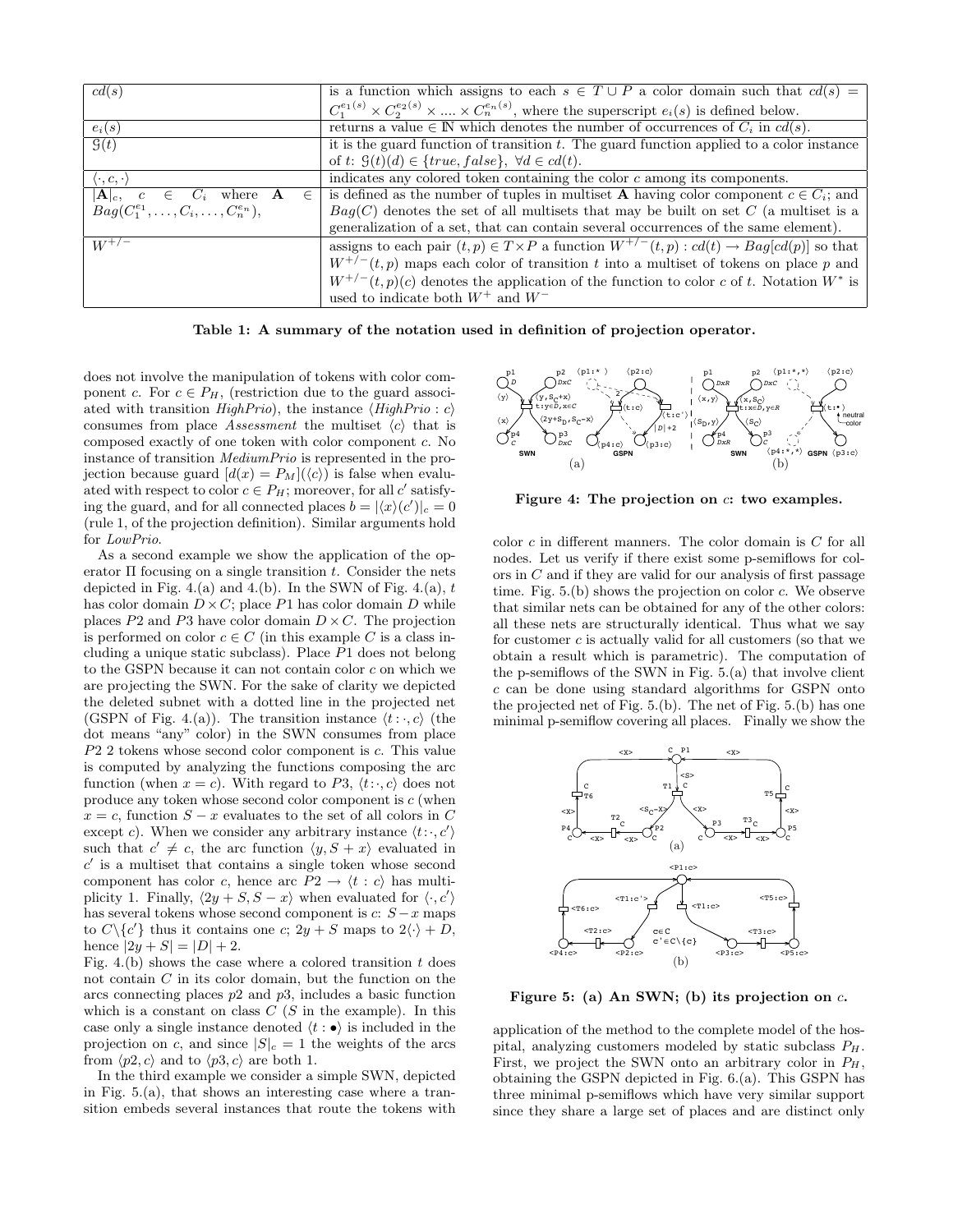

Figure 6: Hospital model: (a) Projection onto a color in static subclass  $P_H$ ; (b) p-semiflows for a  $P_H$  customer.

with respect to places corresponding to the fork-and-join located at the top-right part of this model. Fig. 6.(b) highlights the three subnets induced by the three p-semiflows with the only purpose of providing a way of noticing these similarities and differences at a first glance.

## 4. SPECIFICATION OF FIRST PASSAGE TIME MEASURES

First passage time measures can be specified at the netlevel (i.e., directly on the model) in a manner similar to that proposed for GSPNs in [4]; however since each transition in an SWN model usually embeds several instances, the specification must refer to such instances, taking into account the peculiar role of the colors used to identify customers.

The first passage time at the SWN level corresponds to the time required for a token with color component  $c$  (arbitrarily chosen in  $CLIENTS$ ) representing a given customer, to traverse a portion of the net. Such subnet is identified specifying entry and exit points corresponding to specific transition instances which represent events involving customer c (e.g., admission and discharge of a patient). It is often useful to specify additional conditions on the system state at the instant of the firing of an entry transition instance (e.g., admission of a patient when all doctors are busy).

The p-semiflow analysis proposed in the previous section, allows to identify one or more subnets, denoted  $\mathcal{N}_{\mathcal{P}}'$  (where  $\mathcal{N}' = \Pi(\mathcal{N}, c)$  in which the customers can flow while keeping their distinct identity; hence the candidate entry and exit points can be more easily identified on these subnets rather than on the complete SWN model.

The formal definition of  $\mathcal{N}'_{\mathcal{P}}$  is as follows: let  $\mathcal{P} \subseteq P'$  be the set of places of N' covered by a p-semiflow; let  $\mathfrak{T} = \{t \in T' :$  $\exists p \in \mathcal{P}$  such that  $(t \in p^{\bullet} \lor t \in \bullet_p)$ ; then  $\mathcal{N}'_{\mathcal{P}}$  is the subnet of  $\mathcal{N}'$  whose nodes are the places in  $\mathcal{P}$  and the transitions in T. For instance, the SWN of the hospital has three possible different subnets  $\mathcal{N}_{\mathcal{P}}'$  suited for first passage time analysis of patients belonging to  $P_H$ , as depicted in Fig. 6.(b).

Since the  $N'_\mathcal{P}$  subnet derives from a partially unfolded and projected net, in general it may include two representatives of the instances of the same transition in the original model: this helps the modeler to see more clearly the actual distinct paths in the net involving customer  $c$  thus making the task of selecting the appropriate entry and exit points easier. The SWN example in Fig. 5.(a) highlights such a situation: looking at the projection on  $c$  in Fig. 5.(b) one can clearly see that instance  $\langle T_1: c \rangle$  routes customer c on the right part of the net while instance  $\langle T_1 : c' \rangle$  routes customer c on the

left part of the net. In the SWN model these choices at T1 are encoded in the arc functions and are less directly visible.

On such net the modeler could specify as entry and exit points respectively  $\langle T1 : c \rangle$  and  $\langle T5 : c \rangle$ : the measure obtained is the time a customer  $c$  takes to traverse the subnet  $T1 \rightarrow P3 \rightarrow T3 \rightarrow P5 \rightarrow T5$ , starting with the event corresponding to the firing of transition instance  $\langle T1 : c \rangle$ .

Summarizing, entry, exit and forbidden points may be conveniently selected by using the subnet  $\mathcal{N}'_{\mathcal{P}}$  as a sort of filter for an easier interpretation of the original net. Once the transitions of interest have been identified, the set of instances to be selected may be automatically derived, assuming that any instance involving  $c$  must be selected, or explicitly specified using the guard's syntax: for instance one may be interested in measuring the time required for a patient to undergo a given treatment, assuming that upon entering the subnet representing the treatment (through entry transition  $t$ ) the patient is assigned to a specialized physician, in this case a constraint on the static subclass of the variable (say  $y$ ) of  $t$  representing the person who is in charge of the patient may be expressed as a guard (e.g.  $d(y) = D<sub>S</sub>$ ). Finally, the specification of conditions on the state before and/or after the firing of a given entry transition instance should be given in a form that does not break the symmetry properties of the model, and such that it can be verified on a symbolic marking. Examples of conditions that satisfy this constraint are those depending on the number of tokens in places independently of their color, or the number of tokens whose color components belong to certain static subclasses.

The specification of entry, exit, and forbidden points that must be provided by the modeler can be formalized as follows: let  $\mathfrak{T}_{in}$ ,  $\mathfrak{T}_{out}$  and  $\mathfrak{T}_{forbid}$  be three disjoint subsets of  $\mathfrak{T}$ ; for each transition  $t'$  in these sets the modeler must provide

- a guard  $\mathcal{G}^m$  (possibly defined as the constant true) consistent with the color domain of transition  $t \in T$  of the original SWN model  $N$  from which  $t'$  was generated; this guard must not contain any term referring to the variable of type  $C_i$  in  $cd(t)$ ;
- two conditions  $\xi_t$ *pre* and  $\xi_t$ *post* that can be checked on symbolic markings.

The following section describes in details how this specification is used to define the start, end, and forbidden states, required for passage time computation. The intuitive idea is that whenever a transition instance  $\langle t : d \rangle$ , which is represented by some  $t' \in \mathcal{T}_{in}$  and satisfies  $\mathcal{G}^m(t)(d)$ , is fired within a sequence of one timed and zero or more immediate transition instances connecting two tangible (symbolic) markings  $\hat{m}$  and  $\hat{m}'$ , satisfying  $\xi_t$ *pre* and  $\xi_t$ *post* respectively,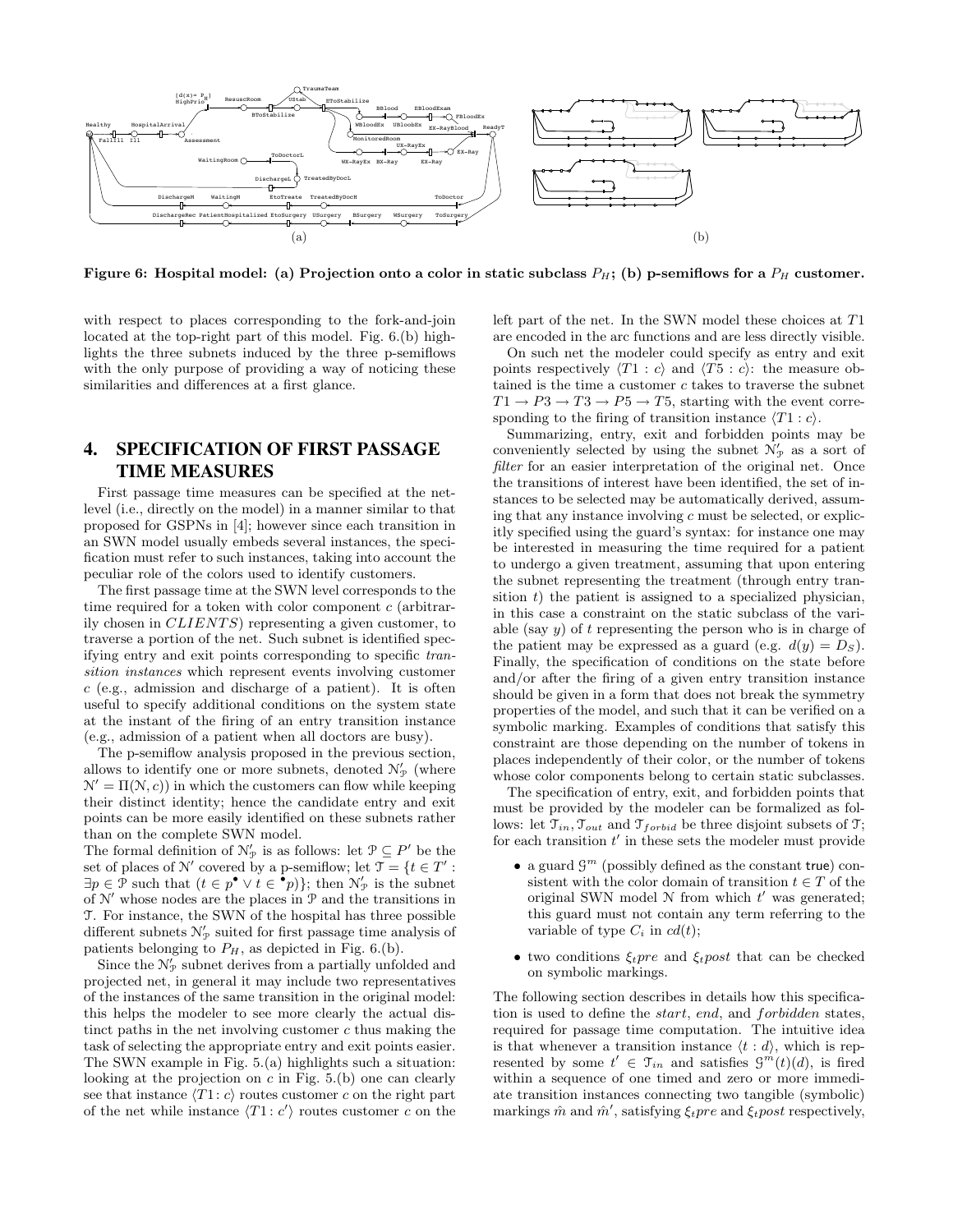then  $\hat{m}'$  is considered as a start state. Similarly, end states may be characterized by the fact that they are reachable through the firing of a sequence containing a transition instance  $\langle t : d \rangle$ , represented by some  $t' \in \mathcal{T}_{out}$ , which satisfies  $\mathcal{G}^m(t)(d)$ , and satisfies both the pre and post conditions as well. When choosing the transitions in the set  $\mathcal{T}_{in}$  and  $\mathcal{T}_{out}$ , some structural conditions should be respected, guaranteeing the presence of a path in the net connecting each transition in  $\mathcal{T}_{in}$  to some transitions in  $\mathcal{T}_{out}$ : this can be checked on the projected and partially unfolded net  $N'$  thus allowing to identify the subnet traversed by customer  $c$  subject to measure.

In the literature, different approaches are proposed to specify the passage time measure of interest. A purely state space based approach for "customer centric" measures in GSPN models is discussed in [13], our proposal instead is event oriented, but it also allows to define conditions on the state: the two methods were compared extensively in [4].

A different approach has been presented in [10] for stochastic process algebra models; it is based on probes and it has been implemented in the ipc (Imperial PEPA compiler) tool [8] and the ipclib library. The proposed technique exploits in a quite elegant way the compositional nature of process algebras. The basic idea consists in introducing special processes called probes, that monitor the system (or one specific component in the system) to witness specific events (actions) that trigger the start/stop of a time measure. The start and stop criteria specification for probes is expressed by means of regular expressions that are then translated into automata: this allows to specify quite complex start/stop conditions, based on the history of observed actions as well as the system state.

The firing of entry and exit transitions in our proposal correspond to the probes start/stop events and the state dependency allowed in the probes specification corresponds to our conditions on the state upon occurrence of an entry-exit transition firing, however probes are more powerful since they may base the start (and stop) of the observation on complex action sequences rather than single events. Of course this may produce an increase in the state space size, which is acceptable as far as the additional complexity is the minimal required to obtain the measure of interest. Another important difference is due to the fact that compositionality is not part of the PN formalism (although several proposals exist in the literature to introduce compositionality aposteriori), nor the concept of "process" that can stem as an interpretation of the model, but is not a native concept in PNs. Actually the idea of identifying customers, of requiring their conservation, and the identification of subnets where the customers may flow and in which are conserved, can be interpreted as a mechanism to retrieve processes from the flat structure of the net. Finally, in [10] there is no particular emphasis on the notion of "customer" as proposed in this work as well as in [13]; nevertheless the possibility of specifying local probes seems to be a suitable mechanism to define "customer centric" measures (provided that the behavior of individual customers is represented by processes in the system model).

# 5. COMPUTING THE FIRST PASSAGE TIMES DISTRIBUTION

The computation of the first passage time distribution

requires to isolate one of the customers and to follow its movements within the net. Once the static subclass C corresponding to the set of customers under observation has been chosen, (any) one among the colors in  $C$  must be isolated: this is performed by splitting  $C$  into two subclasses, the former containing the identity of the "tagged" customer, the latter containing the identities of all the other customers. The splitting may require some adjustments in the net structure. Let us denote with  $C^t$  and  $C^u$  the two new static subclasses obtained by splitting C (with  $|C^t| = 1$ ) and  $|C^u| = |C| - 1$ , the following substitutions are required in the model guards and arc functions:

substitution of terms involving  $C$  in guards

•  $(d(x) = C) \to (d(x) = C^t) \lor (d(x) = C^u)$ 

```
\bullet (d(x) = d(y)) \rightarrow
```
 $((d(x) = d(y)) \vee (d(x) = C^t) \wedge (d(y) = C^u) \vee (d(x) =$  $C^t \wedge d(y) = C^u$ )

substitution of  $S_C$  in arc functions

$$
\bullet \; S_C \to S_{C^t} + S_{C^u}
$$

After this transformation the SRG can be computed: thanks to the splitting of the static subclass of interest, the tagged customer can be easily followed because it is the only color contained into static subclass  $C<sup>t</sup>$ . The identity of the elements in  $C^u$  is automatically handled in the most efficient way by the SRG algorithm. A lumped CTMC is then generated from the SRG.

The computation of the index of interest also requires to identify the start and end states on the CTMC underlying the SWN model (and isomorphic to its SRG). When several start states exist an initial distribution on them must also be specified: in case the CTMC has a steady state solution, then the steady state probabilities of the start states can be used as initial distribution. Start states are selected by inspecting the SRG looking for any tangible state  $m'$  with the following properties: in marking  $m'$ , the token with color in  $C<sup>t</sup>$  is in a place belonging to the monitored subnet; m' is reachable from a tangible state  $m$ , where the token with color  $C<sup>t</sup>$  was outside the monitored subnet; moreover m must reach  $m'$  through the firing of a transition sequence containing one timed and possibly some immediate transition firing instances, embedding an entry point transition instance. Similarly for the end states (markings with  $C<sup>t</sup>$ outside the subnet, reached from a marking where  $C<sup>t</sup>$  was inside the subnet, through a path including an exit point).

The SRG properties can be used to optimize the steady state solution phase: in fact, under certain conditions, it is possible to compute the probability distribution of the states of the SWN before refining it: since it has been proved that the ordinary states in a given symbolic marking are equiprobable, and since (using combinatorial arguments) it is possible to compute the number of ordinary states contained in each symbolic marking, then it is possible to obtain the steady state distribution of the refined SRG from that of the SRG computed using the more abstract model. The correspondence between the abstract and refined states is straightforward. A further optimization, concerning the actual first passage time computation phase, could be obtained by avoiding to build the whole refined SRG, but rather deriving the refined version of the states on the paths from the start to the end states from the most abstract states containing them: the technique used to build the Extended SRG [6] could be applied to this purpose.

With respect to the method proposed in [4], the approach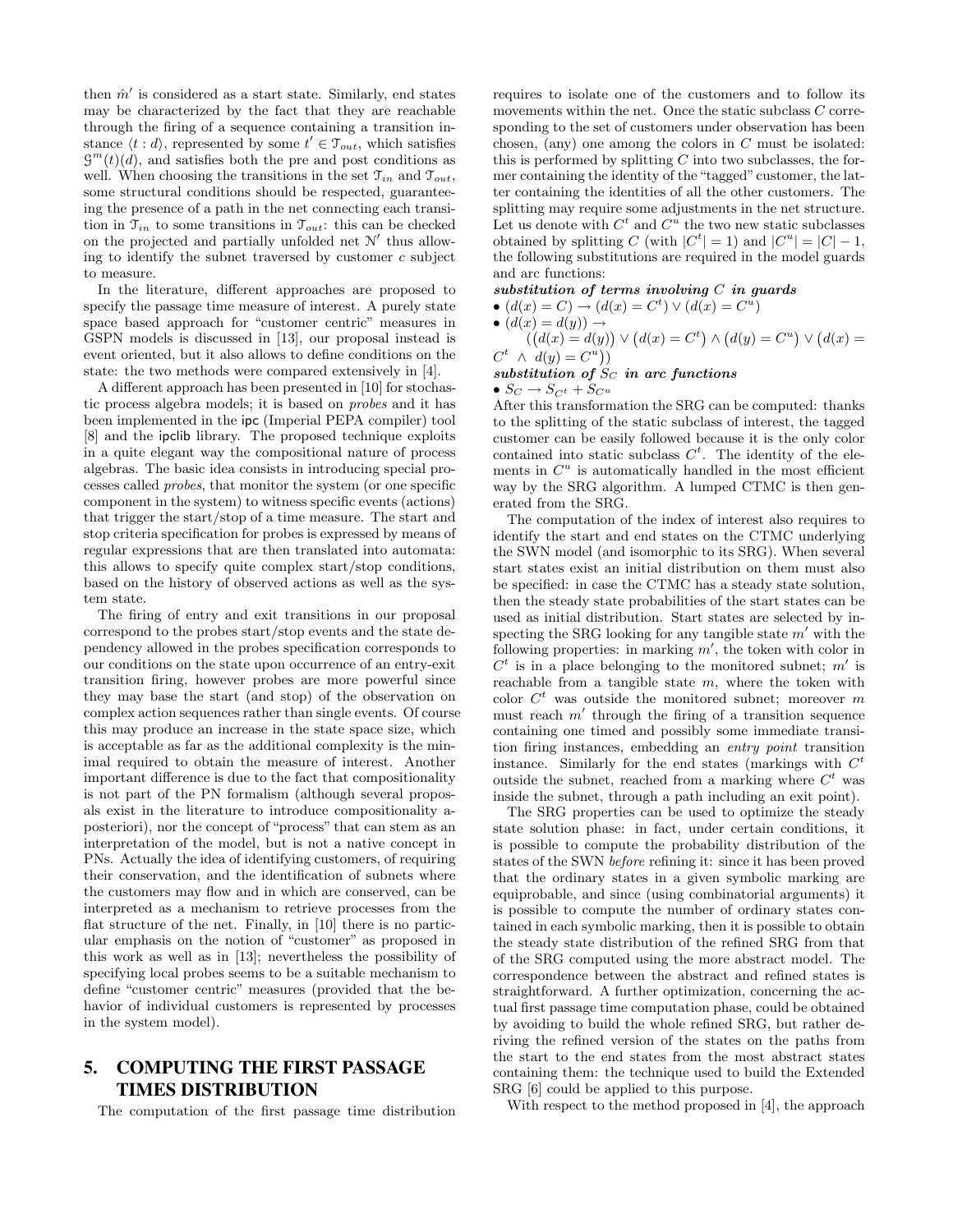

Figure 7: Some examples of SWN templates for a "queue place"

presented in this paper does not require any unfolding of the model: the right level of detail of the state is automatically generated by the SRG algorithm. With respect to the method proposed in [13], the colors here are used in a different manner: in our proposal each customer has a unique identity (color), while in [13] only two colors are used, one for the tagged customer and the other for the remaining customers; despite this increased detail level, thanks to the SRG technique, there is no loss of efficiency.

#### 6. SOME SUBTLE MODELING ISSUES

The interpretation of some tokens of an SWN as customers leads naturally to identifying the timed transitions that involve customers as service centers: if the resources available to perform the service are limited then the model should specify both the queueing policy used to define the service order of the customers requiring service, the number of available servers and their service rate (in this context the service time distribution is negative exponential).

In [4] the authors show that in GSPN models the customers queueing policy may influence the passage time distribution, while it is irrelevant for the computation of average performance indices (due to the memoryless property of the exponential distribution and to the fact that tokens in GSPNs cannot be distinguished). In the context of the SWN formalism, since tokens can be distinguished through colors, the queueing policy may influence also the average performance indices<sup>5</sup> [3]. Although the SWN is powerful enough to directly model any queueing policy, the addition of some "syntactic sugar" may help the modeler in correctly specifying the order of extraction of customers from places as well as various service specifications.

Here, we propose an extension of the SWN formalism introducing a special place, called "queue place" (drawn as a circle with a bar inside) which embeds into a single place the queue, the service and an output buffer (called depository) as already proposed in the QPN formalism [5]. Moreover, the "queue places", as in [15] where an extension of QPN is proposed, can also model specific orders of extraction of tokens from a place without any service.

During the solution process these special places are automatically replaced by a corresponding subnet that is derived instantiating an appropriate version of the several templates that have been developed for representing the different queueing policies: Processor Sharing (PS), First Come First Served (FCFS), Last Come First Served (LCFS), etc. The obtained model corresponds to a standard SWN model on which the SRG approach can be applied.

Fig. 7 shows some examples of SWN templates for a generic queue place: they are described in details hereafter.

In Fig. 7.(a) transition T2 with single server semantics may be interpreted as a service center and place P3 as the queue in front of it. Since the color domain of  $T2$  is  $x : C$ , there are actually  $|C|$  instances of T2, corresponding to the possible values that can be assigned to variable  $x$ . If the tokens in P3 have all different colors (which is true if the tokens represent customers) then there will be as many enabled concurrent instances of T2 as the number of different color tokens in P3: this correctly models a single server for each color (i.e. a delay), while it is not suitable to represent a service center with  $n$  servers shared by all the customers (colored tokens queueing for service in the input place). If instead we want to model a PS queueing discipline and  $n$  servers  $^6$ , the model of Fig. 7.(b) must be used, where transition  $T2'$  has a unique instance and has a n servers semantics. Note that in GSPN models it is sufficient to assign a single server semantics to a timed transition to obtain the desired behavior, while in the context of SWNs a model transformation is needed.

In Fig. 7.(c) it is shown how a single server FCFS queue could be explicitly modeled in an SWN. In the explicit representation an ordered color domain, P, is introduced modeling the available positions in the queue: the ordering is circular, so that the SWN model may be seen as a circular array implementation of the queue: places FirstQueuePos and FreePos correspond to two pointers to the head and to first free position in the queue respectively, when the queue is empty these places are marked with tokens of the same color. Upon a new arrival the FreePos is updated to the successor  $(\langle ii \rangle)$ , while FirstQueuePos remains unchanged. The transition T2 representing the service is enabled only for the instance involving the customer in the first position of the queue; when it fires, FirstQueuePos is updated to point to the next position in the queue.

Observe that the same submodel could be used also to model a specific order of extraction of token for a queue place without service, by simply changing timed transition T2 with an immediate one. An example of this type of queue place for the hospital Emergency Department in Fig. 1 is the queue place WaitingRoom.

Finally, Fig. 7.(d) shows an SWN template for a single server LCFS-PR queue. This model is derived by the previous SWN model removing the place FirstQueuePos and adding two arcs, with labels  $\langle i \rangle$  and  $\langle i \rangle$ , connecting place FreePos to transition T2, and vice-versa. In this case the transition T2 is enabled only for the instance involving the customer for which the next queue position is free; when

<sup>5</sup> In completely symmetric models where the color does not influence choices or the possibility to perform a synchronization, insensitivity of the average performance indices to the order in which tokens are extracted can be proven.

 $^6$  Exploiting the property of the exponential distribution it is modeled as an exponentially distributed service time followed by a random choice among the customers present in the queue at the end of service.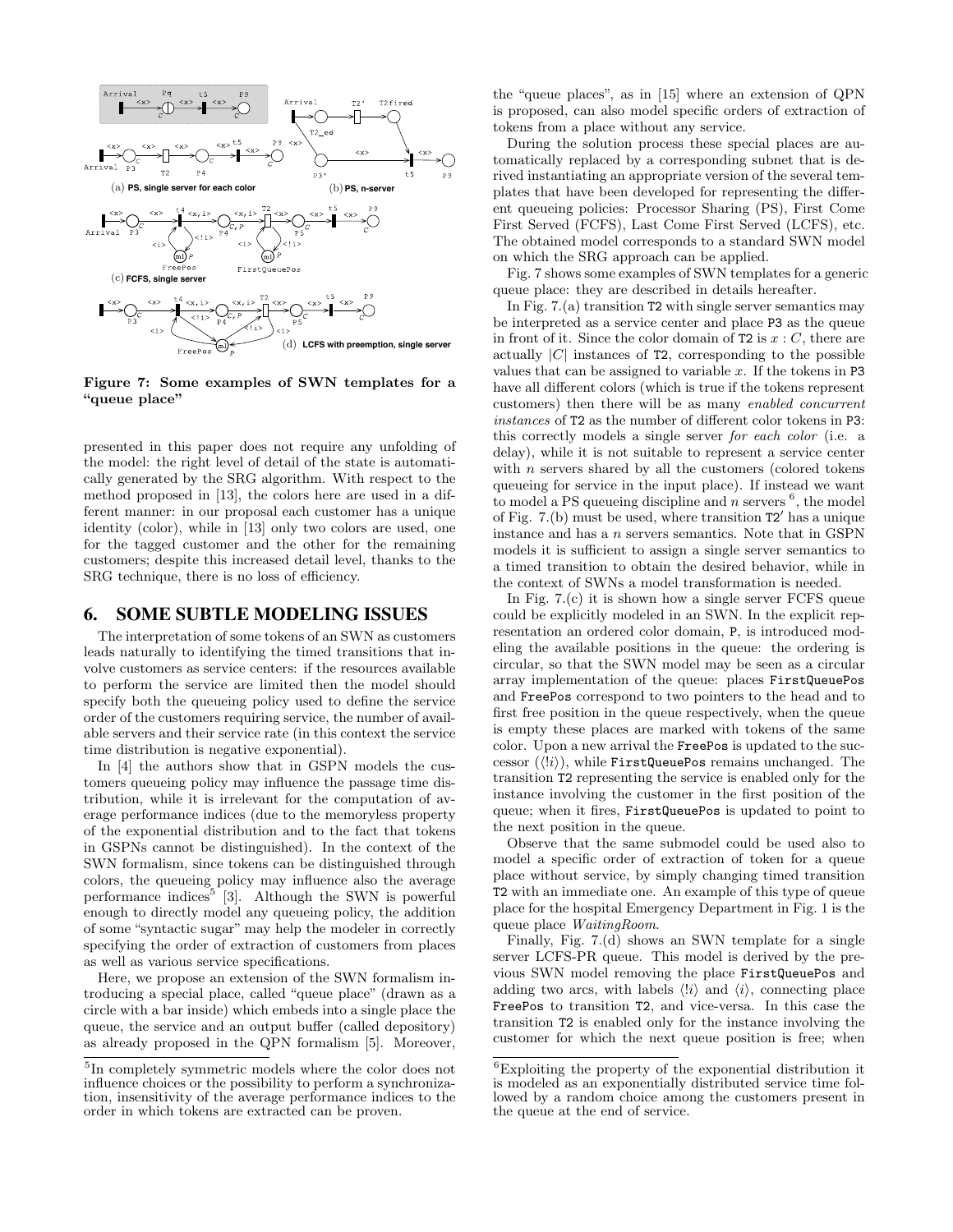it fires, FreePos is updated to point to the queue position previously occupied by the customer.

# 7. EXPERIMENTAL RESULTS

In this section some experimental results are presented, which have been computed with a prototype framework based on GreatSPN [2] for the generation of the CTMC, and on Hydra [12] for the computation of the first passage time distribution. GreatSPN is also used to construct the sets of start, end, and forbidden states, while the computation of the (steady state) initial distribution of the start states can be performed either by using GreatSPN or Hydra.

Two measures have been computed for the running example of Fig 1: the former measures the time from the entrance of a  $P_H$  patient through entry point HospitalArrival up to exit points *DischargeM* and *DischargeRec*<sup>7</sup>; the latter measures the time from the entrance of a  $P_L$  patient through entry point HospitalArrival up to exit point DischargeL. Two scheduling policies are considered for the "queue place" WaitingRoom: FIFO and RO.

Tagging a "customer" causes an increase in the state space size: in Tab. 2 the number of symbolic states of the plain ED model is compared with that where a  $P_H$  or  $P_L$  patient is tagged. These experiments are performed for different number of patients  $(|P_H|, |P_M|, |P_L|)$  fixing the number of trauma teams  $T=1$ , doctors  $D=2$ , blood analysis teams  $B=2$ , X-ray analysis teams  $X=2$  and operating rooms  $O=1$ . The first column shows the values of the parameters used for the experiments. The second and third columns report the RG size<sup>8</sup> and the untagged model SRG size. The last two columns show the SRG size of the tagged models. From the second column it is clear that the RG approach becomes quickly intractable due to the state space explosion. The SRG approach mitigates this effect exhibiting a high level of aggregation (e.g. in case 2,3,6 the SRG size is  $\approx$  590 times smaller than that of the RG). The SRG size of the tagged model increases by a factor that depends on both the cardinality of the CLIENTS static subclass and the complexity of the subnet where these tokens can circulate. An upper bound on the SRG size reduction w.r.t. the RG size is given by  $\prod_{C_s} |C_s|!$  on all static subclasses  $C_s$  used in the model. When separating the tagged customer, the CLIENTS subclass is partitioned into two subclasses, of cardinality 1 and  $|CLIENTS|-1$ , hence the reduction upper bound decreases of a factor  $|CLIENTS|$  (in other words the SRG of the tagged model may increase of a factor  $|CLIENTS|$ . In practice, the degree of reduction depends on how much the colored tokens are dispersed over the places of the model (more reduction is achieved when the tokens tend to be distributed in different places); this effect can be observed on Tab. 2: when the tagged customer is in  $|P_H|$  the SRG size of the tagged model increases of 1.91, 2.76 and 3.55 when  $P_H$  is 2,3 and 4 respectively, while when tagging  $P_L$  the size increases of 2.10, 2.42, 2.65 and 2.83 when  $|P_L|$  is 3, 4, 5 and 6, respectively (indeed, there are several places where the patients in  $P<sub>H</sub>$  may be located, while there are only few places where the patients in  $P_L$  may stay).

Modeling the FIFO policy (for customers in subclass  $P<sub>L</sub>$ )

instead of RO for place W aitingRoom causes the state space size to increase; for instance, in case 2,2,6 |SRG| increases by a factor of  $\approx 1.24$ , and |RG| by a factor of  $\approx 5.53$ .

In Fig. 8.(a) the probability density function (pdf) for the first measure is shown where the transition weights are defined as in Tab. 3 and  $|P_H| = 2$ ,  $|P_M| = 2$ ,  $|P_L| = 6$ . The pdf allows to state properties as e.g. "90% of  $P_H$  patients leave the hospital within 450 time units from admission".

Finally, Fig. 8.(b) plots the pdf of the time taken for a  $P_L$  patient to move from admission (transition HospitalArrival) to discharge (transition DischargeL) assuming different scheduling policies on the queue place WaitingRoom. As expected, the two probability density functions are different (and the difference increases as the number of patients increases), while they have the same first moment (170.6785 time units), that coincides with the average time required for a  $P_L$  patient to traverse the same subnet, computed from the steady state distribution of the states in the untagged model (applying Little's formula).

### 8. CONCLUSION

In this paper we have proposed a way for specifying on SWN models a class of performance measures that involve the identification of one specific colored token representing one among a set of customers uniquely identified and constantly present in the model. The measure to be computed is the time required for the "tagged" token to traverse a given subnet: in particular we are interested in computing the pdf of such time, which can be obtained by applying first passage time computation techniques on the underlying (lumped) CTMC.

This work improves the methods developed in the context of GSPNs [4, 13] to SWNs, thus exploiting the efficient analysis techniques based on SRG, which mitigate the problem that affects all the approaches based on state space generation and thus characterized by an exponential growth of their complexity. The new approach is described in details and thanks to a prototype implementation in the GreatSPN framework interfaced with Hydra, some experimental results have been computed.

A proposal of adding some "syntactic sugar" to SWNs to ease the modeler task when representing "customer centric" SWN models is also discussed: the extension is inspired by the QPN formalism [5, 15].

The proposed technique could be exploited also in the computation of similar measures for GSPNs by replacing the unfolding procedure of [4] with a "coloring procedure" to be used in conjunction with the SRG: the correct handling of the transitions service semantics and of queue-places would benefit from the SWN extensions discussed in Sec.6.

#### 9. REFERENCES

- [1] M. Ajmone Marsan, G. Balbo, G. Conte, S. Donatelli, and G. Franceschinis. Modelling with Generalized Stochastic Petri Nets. J. Wiley, New York, NY, USA, 1995.
- [2] S. Baarir, M. Beccuti, D. Cerotti, M. De Pierro, S. Donatelli, and G. Franceschinis. The GreatSPN tool: recent enhancements. SIGMETRICS Performance Evaluation Review, Special Issue on Tools for Performance Evaluation, 36(4):4–9, 2009.
- [3] G. Balbo, M. Beccuti, M. De Pierro, and G. Franceschinis. Stochastic Petri Nets sensitivity to

 $7$ Transition  $DischargeL$  is not an exit point since in the subnet derived by projection on  $P_H$ , the tagged token entering the subnet through HospitalArrival can never reach it.

<sup>&</sup>lt;sup>8</sup>The RG size is computed from the SRG.